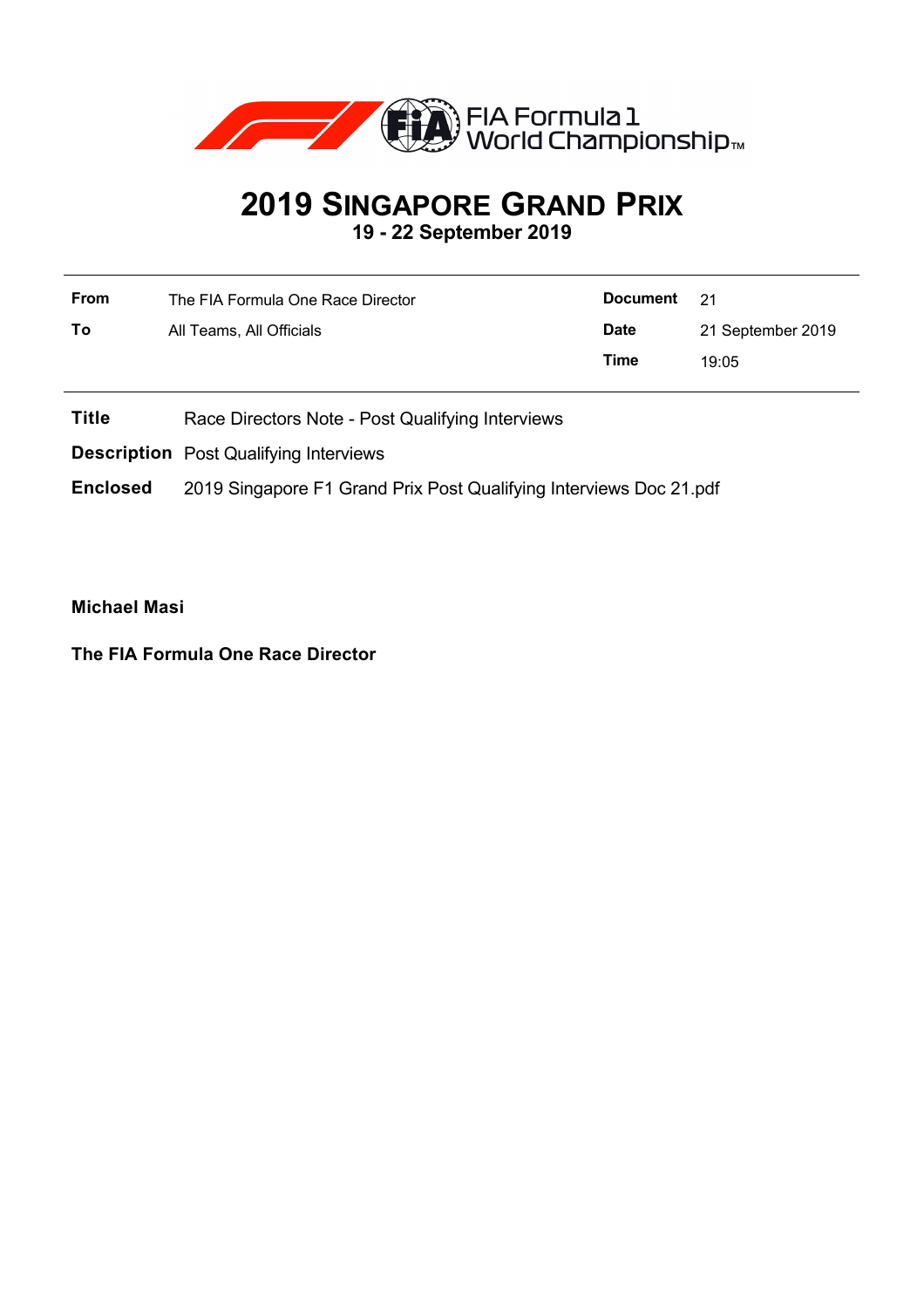

## **2019 SINGAPORE GRAND PRIX**

**19 – 22 September 2019**

| From | The FIA Formula One Race Director | Document            | -21                        |
|------|-----------------------------------|---------------------|----------------------------|
| To   | All Officials, All Teams          | <b>Date</b><br>Time | 21 September 2019<br>19.05 |

The Post-qualifying interview procedure will basically remain as in the previous race with the top three drivers again being interviewed as soon as they get out of their cars on the track.

Should either of your drivers be among the top three at the end of qualifying we would like to ask for your co-operation in following the procedure below:

- If they take the chequered flag at the end of Q3, the fastest three drivers should stay on the track and procced directly to the pit straight where the 1, 2, 3 boards which will be located in the vicinity of grid position 12.
- Other than the team mechanics (with cooling fans if necessary), officials and accredited television crews and photographers, no one else will be allowed in the designated area at this time (no driver physios nor team PR personnel).
- Once out of their cars the interviews will take place in this designated area. The interviewer will be Paul di Resta.
- If one of the top three drivers is already in the pit lane at the end of the session, the team should ensure that he goes directly to the designated area once the other drivers have arrived there.
- At the end of the live interviews the drivers will walk back into Pit Lane towards the Pit Building and then be led to the backdrop located in front of the FIA Pit Garage 5 for the AfRS photo opportunity.
- Mechanics will be authorised to remove the cars from the grid only after the interviews are completed and must push these cars directly to the parc fermé.
- The pole position driver should then remain in front of the AfRS backdrop to receive the Pirelli Pole Position Award from the Pirelli Representatives, Steve Angello and Sebastian Ingrosso of the music group Swedish House Mafia.
	- o These three drivers will be weighed by the FIA next to the Garage.
- The drivers will then be escorted by the FIA Press Delegate to the first floor of the Pit Building, where the Press Conference Room is located.
- At the end of the press conference, the top three drivers will go to the TV pen, located at the Pit Entry end of the Paddock in front of the F1 Broadcast Centre and they may be accompanied by their press officers.
- *Note: Drivers eliminated in Q1 and Q2, drivers classified from 4th to 10th in Q3 and drivers who did not participate to Q1 but are eligible to race must also attend the TV pen interview session after they have been weighed by the FIA at the end of the last part of qualifying in which they participated.*

Please see the attached Qualifying - Parc Fermé Diagram.

<u>Michael Masi</u>

FIA Formula One Race Director